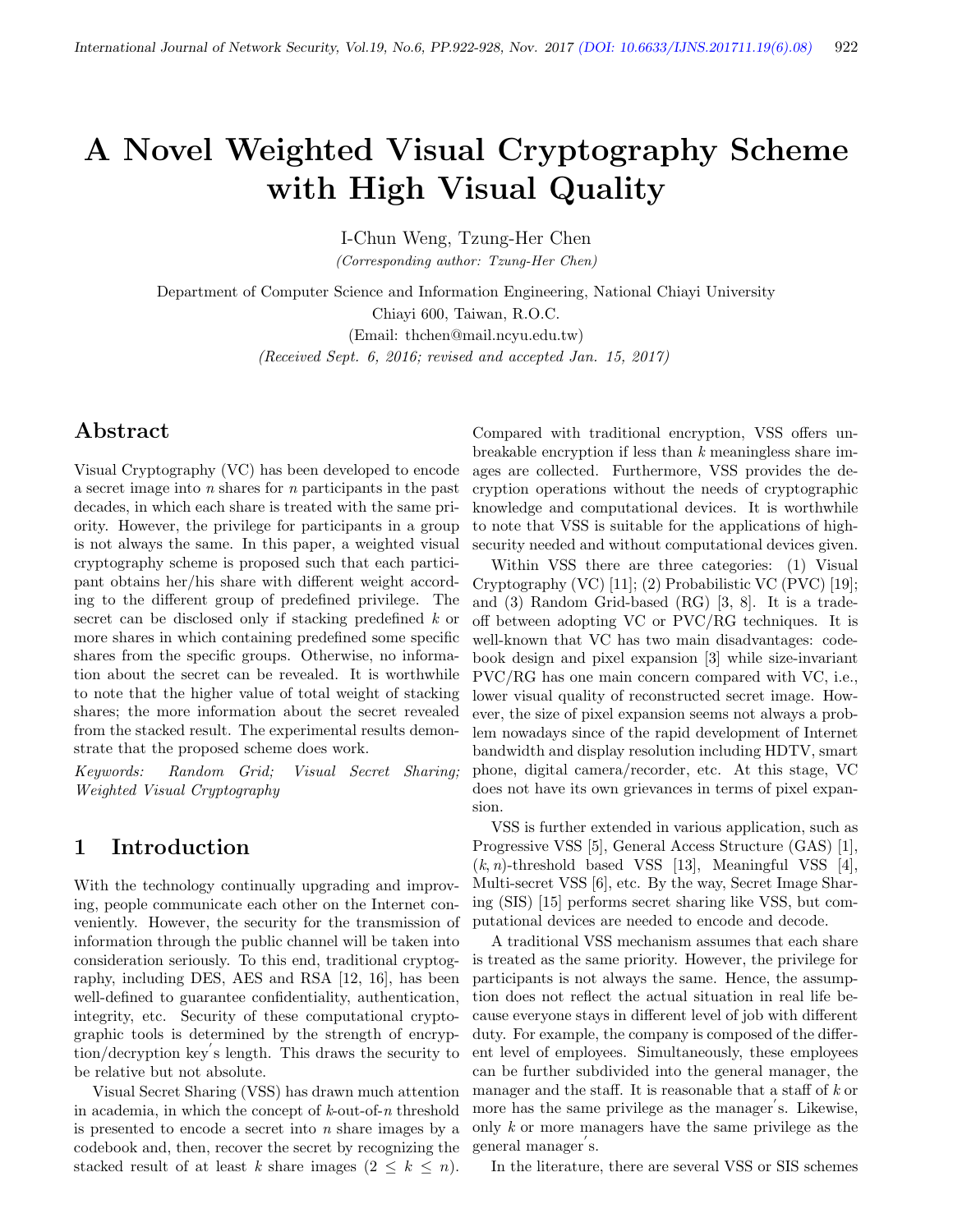taking privilege into account. Chen et al. [2] proposed a weighted SIS method, in which the encoding process is divided into two phases. Firstly, sharing shares generated by a  $(k, n)$  threshold SIS scheme obtain the same weight. Secondly, these shares are further divided into some groups. The final shares of each group with different privilege are generated respectively. Inspired by the previous SIS method, Lin et al. [10] and Shyu et al. [14] presented their weighted SIS schemes.

Li et al. [9] proposed the  $(t, s, k, n)$ -Essential secret image sharing (ESIS) scheme, in which the traditional threshold property is combined with the essential property in the decoding process. ESIS generates  $n$  shares containing s essential shares and  $(n - s)$  non-essential shares. Within  $k$  or more shares including  $t$  or more essential shares, the hidden secret can be disclosed computationally; otherwise, no secret is revealed.

Yan et al. [18] further extend Li et al.'s SIS scheme to form  $(k_0, n_0, k, n)$ -Essential RG-based scheme. In Yan et al.'s scheme, participants are divided into two group: essential and non-essential. In the decoding process, the essential share is essential to disclose the secret; otherwise, no secret is revealed without any *essential* share. There are *n* shares which contain  $n_0$  essential shares and  $n - n_0$  non-essential shares. Only k or more shares within containing at least  $k_0$  essential shares can be used to recover the secret. Since Yan et al. adopt a size-invariant VSS scheme, for instance, Wu and Sun's RG-based VSS scheme [17], the visual quality of disclosed secret is potentially concerned.

In 2015, the concept of privilege is introduced into VC by Hou et al. [7] to benefit from the following advantages: (1) each share with an predefined capability to disclose the secret according to the participant's privilege;  $(2)$  the disclosed secret with a better contrast; and (3) shares with size of the original secret. However, Hou et al.'s scheme does not support the concept and the related property of "essential group".

In order to benefit the superiority of visual quality compared to the RG-based VSS [18] and of supporting the property of "essential group", this paper proposes a weighted visual cryptography scheme such that each participant obtains the share with different weight according to the different-privilege group predefined. It is worthwhile to note the proposed scheme achieves progressiverecovery of secret. That is, the higher value of total weight of stacking shares; the more information about the secret revealed from the stacked result. The experimental results demonstrate that the proposed scheme does work.

The rest of this paper is organized as follows. The related works are given in the next section. The present scheme is described in Section 3. Section 4 demonstrates the experimental results, respectively. Further discussions and conclusions are given in Sections 5 and 6.

#### 2 Related Works

This section gives the brief review of traditional VC and weighted RG-based VSS.

#### 2.1 Visual Cryptography

Visual cryptography (VC), proposed by Naor and Shamir [11] in 1995, encodes a secret image into a number of meaningless shares. The secret can be recognized by the human visual system and disclosed by stacking share upon satisfying recovering threshold condition.

Table 1: The codebook of (2, 2) VC scheme and the stacking results

| Secret pixel    |  |  |  |  |
|-----------------|--|--|--|--|
| Share St        |  |  |  |  |
| Share $S_2$     |  |  |  |  |
| Stacking result |  |  |  |  |

Table 1 shows the codebook of a (2, 2) VSS scheme. The dealer uses the codebook to generate two shares,  $S_1$ and  $S_2$ . Each secret pixel is corresponding to the defined  $1 \times 2$  pixels according the codebook. In such a way, the size of a share is twice as big as the secret. When  $S_1$  and  $S_2$  are stacked together, the secret can be disclosed.

#### 2.2 Weighted Visual Secret Sharing Based on Random Grid

Inspired from Li et al. <sup>'</sup>s SIS scheme [9], Yan et al. [18] propose a  $(k_0, n_0, k, n)$ -essential and non-essential RG-VSS scheme, in which the encoding process is divided into two steps.

- **Step 1.** Encoding a binary secret image into  $n_0 + 1$  essential shares by  $(k_0 + 1, n_0 + 1)$  RG-based VSS, like  $SC_1, SC_2, ..., SC_{n_0}, \widetilde{SC_{n_0+1}}$ . The share  $\widetilde{SC_{n_0+1}}$  is further encoded to generate non-essential shares.
- **Step 2.** Encoding  $\widetilde{SC_{n_0+1}}$  into  $n n_0$  non-essential shares by  $(k - k_0, n - n_0)$  RG-based VSS, like  $SC_{n_0+1}, ..., SC_{n-1}, SC_n.$

Therefore,  $SC_{n_0+1}$  can be restored by stacking some  $k - k_0$  or more non-essential shares. The secret image can be disclosed by stacking  $k$  or more shares in which containing  $k_0$  or more essential shares.

Note that the VC-based VSS has its superiority of visual quality compared to the RG-based VSS. It benefits to present a VC-based weighted VSS scheme.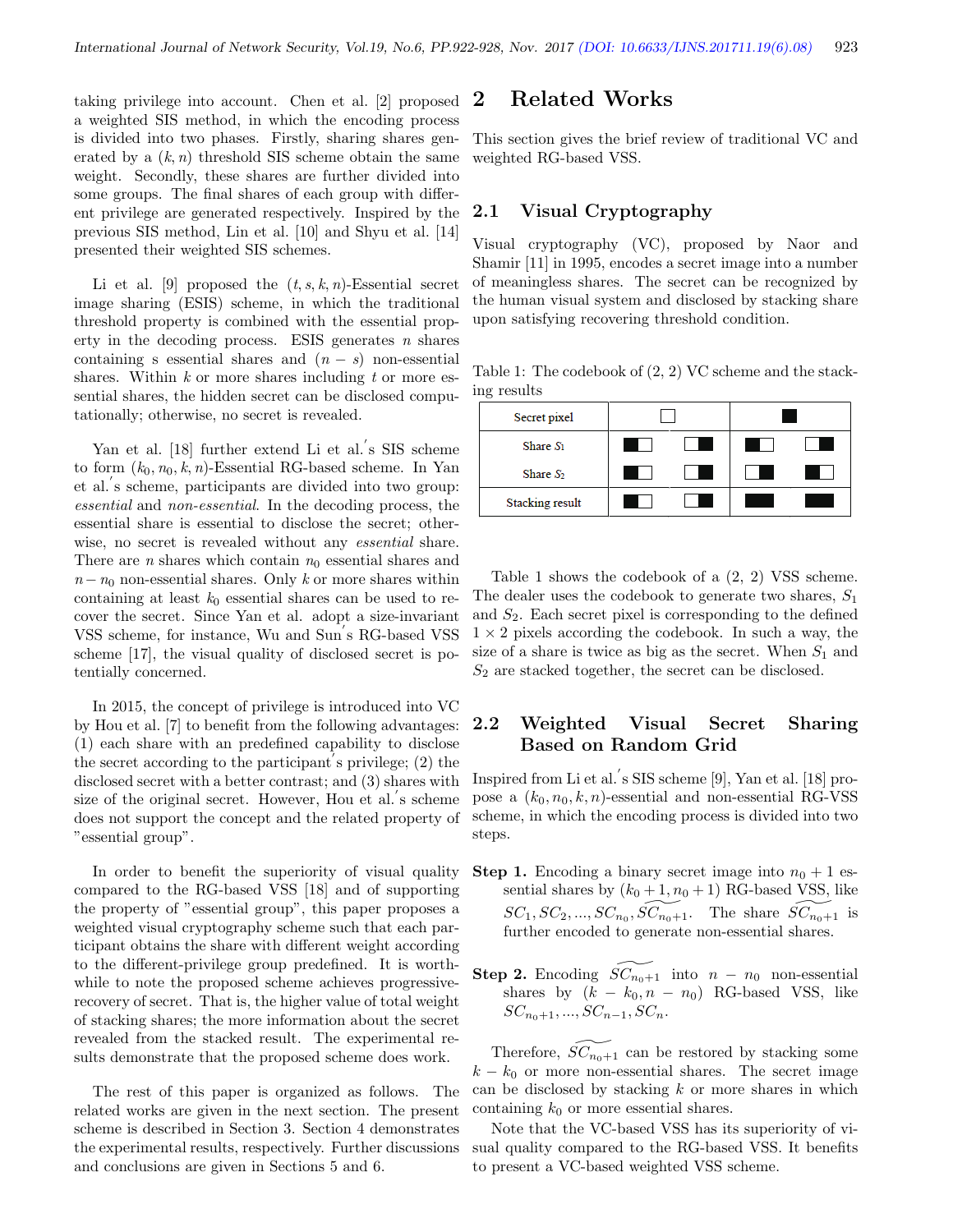#### 3 Proposed Method

The proposed VC-based weighted VSS scheme consists of encoding and decoding phases. An example is given to clear the processes.

Assume there are *n* participants  $P_1, P_2, ..., P_n$  classified into two sub-group:  $n_0$  specific participants and  $n - n_0$ *general* participants. And at least  $k_0$  out of  $n_0$  specific participants are essentially asked to take part in the secret disclosing operations. Furthermore,  $k - k_0$  or more out of  $n - n_0$  general participants have the same privilege as one *specific* participant. Note that there are at least  $k$ participants asked to disclose the secret.

Encoding process is divided into four steps: preprocessing, temporary-share generation, specific-share generation, and general-share generation.

**Step 1. Pre-processing:** According predefined  $k_0$  and  $n_0$  (resp.  $k - k_0$  and  $n - n_0$ ), design the codebook  $CB_A$  of  $m \times (n_0 + 1)$  matrix  $C_A^0$  and  $C_A^1$  (resp.  $CB_B$ of  $m \times (n - n_0)$  matrix  $C_B^0$  and  $C_B^1$ ) for decoding the white (resp. black) pixels of a secret image and within each row is presented a sharing method in which a participant is assigned. Tables 3 and 4 show the codebook examples of  $CB_A$  and  $CB_B$ .

Within Table 2 (Resp. 3) there are two groups: a white group and a black group. If a certain pixel of a secret image is white, participants are assigned codewords by randomly selecting one of the cases in the white group. On the contrary, if the secret pixel is black, the codewords are selected from the black group.

Table 2: The codebook  $CB_A$  of  $4 \times 3$  sharing metrics used for  $(3,3)$  VC case

| $c^{\mathsf{v}}$                                                          |                                                                            |  |  |
|---------------------------------------------------------------------------|----------------------------------------------------------------------------|--|--|
| $\begin{bmatrix} 1 & 1 & 0 & 0 \\ 0 & 1 & 1 & 0 \end{bmatrix}$            | $\begin{bmatrix} 1 & 1 & 0 & 0 \\ 0 & 1 & 1 & 0 \end{bmatrix}$             |  |  |
| $\begin{bmatrix} 0 & 1 & 1 & 0 \\ 1 & 0 & 1 & 0 \end{bmatrix}_{4\times3}$ | $\begin{bmatrix} 0 & 1 & 1 & 0 \\ 0 & 1 & 0 & 1 \end{bmatrix}_{4\times 3}$ |  |  |

Table 3: The codebook  $CB_B$  of  $4\times 4$  sharing metrics used for  $(2,4)$  VC case

| $C_{R}^{\vee}$      | $C_{\mathtt{R}}^1$                               |  |  |
|---------------------|--------------------------------------------------|--|--|
| $0 \t 0 \t 0$<br>г1 | $0\quad 0$<br>r1<br>$\bf{0}$                     |  |  |
| 0                   | $\bf{0}$                                         |  |  |
| $\bf{0}$<br>0<br>0  | 0<br>$\bf{0}$<br>$\blacktriangleleft$<br>10<br>щ |  |  |
| 0 <sup>1</sup><br>  | $\mathbf{U}$<br>υ<br>$1 + \ldots$                |  |  |

Step 2. Temporary-share generation: A secret image S with size of  $w \times h$  is decoded to generate  $n_0 + 1$ temporary shares by decoding a secret pixel 0/1 (denoted white/black) according to  $C_A^0$  and  $C_A^1$  by a  $(k_0 + 1, n_0 + 1)$  VC scheme. Finally, the  $n_0 + 1$  temporary shares of size  $4w \times h$  are generated.

- Step 3. Specific-share generation: Carry on Step 2.  $n_0$  temporary shares are further expanded into the shares of size  $4w \times 4h$  assigned to specific participants. Note that here a pixel is extended into four ones by duplicating a pixel into four.
- Step 4. General-share generation: The last temporary share is used to generate  $n - n_0$  shares assigned to all general participants. Here, a pixel of the temporary share image is decoding according to  $C_B^0$  and  $C_B^1$  by a  $(k - k_0, n - n_0)$  VC scheme. Finally, the  $n - n_0$  general shares of size  $4w \times 4h$  are generated.
- Example 1. Assume the access structure is defined  $(k_0, n_0, k, n) = (2, 2, 4, 6)$ . There are  $n = 6$  participants in which two members have the higher privilege and the others have the general privilege. First, a  $512 \times 512$ secret image S is encoded into three temporary shares of size  $2048 \times 512$  by (3,3) VC in Table 2. If a secret pixel is white (black), the sharing matrix  $C_A^0(C_A^1)$  is referred. When the generated two shares of size  $2048 \times 2048$  are assigned to the two participants of higher privilege. Finally, the third temporary share is encoded below. If a pixel of the temporary share is white (black), the sharing matrix  $C^0_B(C^1_B)$  in Table 3 is referred to generate four shares with size of  $2048 \times 2048$  by  $(2,4)$  VC and, then, assign the generated three shares to the general members.

#### 4 Experimental Results

Carry on the example given in Section 3 and the access structure is defined  $(k_0, n_0, k, n) = (2, 2, 4, 6)$ . The  $512 \times 512$  secret image S in Figure 1(a) is encoded into six  $2048 \times 2048$  shares as  $S_1, S_2, S_3, S_4, S_5, S_6$  in Figure 1 (b)-(g), in which  $S_1, S_2$  for specific members with higher privilege, and  $S_3, S_4, S_5, S_6$  for the other general members.

As the access structure is defined  $(k_0, n_0, k, n) = (2,$ 2, 4, 6), if stacking any two or three shares, no secret is revealed as shown in Figures 2 and 3.

As the access structure is defined  $(k_0, n_0, k, n) = (2, 2, ...)$ 4, 6), if stacking both  $S_1$  and  $S_2$  with at least two shares out from  $S_3$ ,  $S_4$ ,  $S_5$ , and  $S_6$ , the secret can be disclosed as shown in Figure 4(a)-(f) and Figure 5(a)-(d) and (g). Otherwise, the stacked results are noise-like as shown in Figure  $4(g)$ -(o) and Figure (e)-(f).

The experimental results presented above demonstrate that the proposed scheme does work and the secret can be disclosed and recognized by the human visual system under the predefined privilege policy.

#### 5 Discussions

The proposed scheme presents a new VC-based VSS scheme with the following properties.

1) Privilege: The participants are classified into different groups. The high-privilege members are asked to essentially participate to disclose the secret.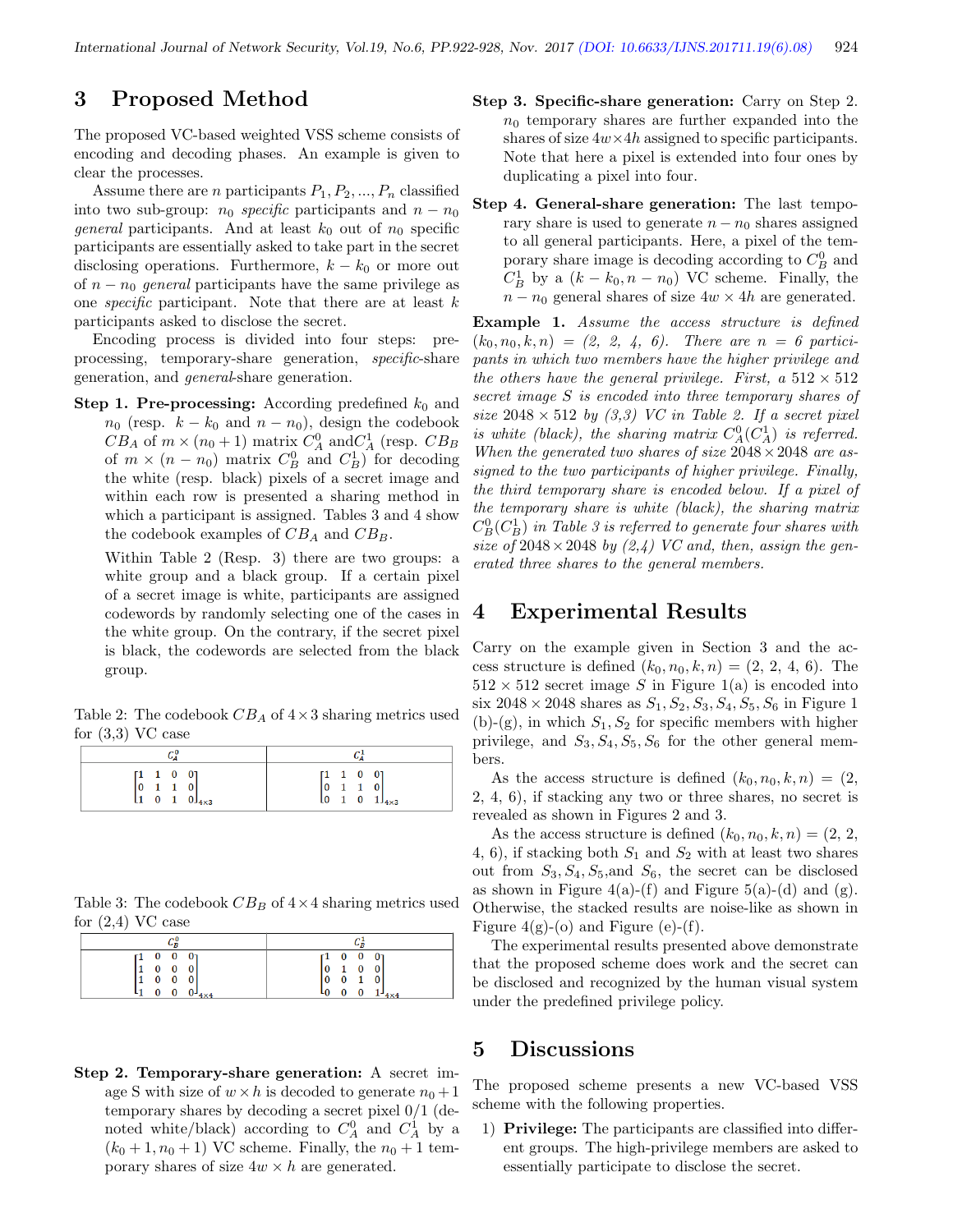

Figure 2: The fifteen stacked results of any two from six shares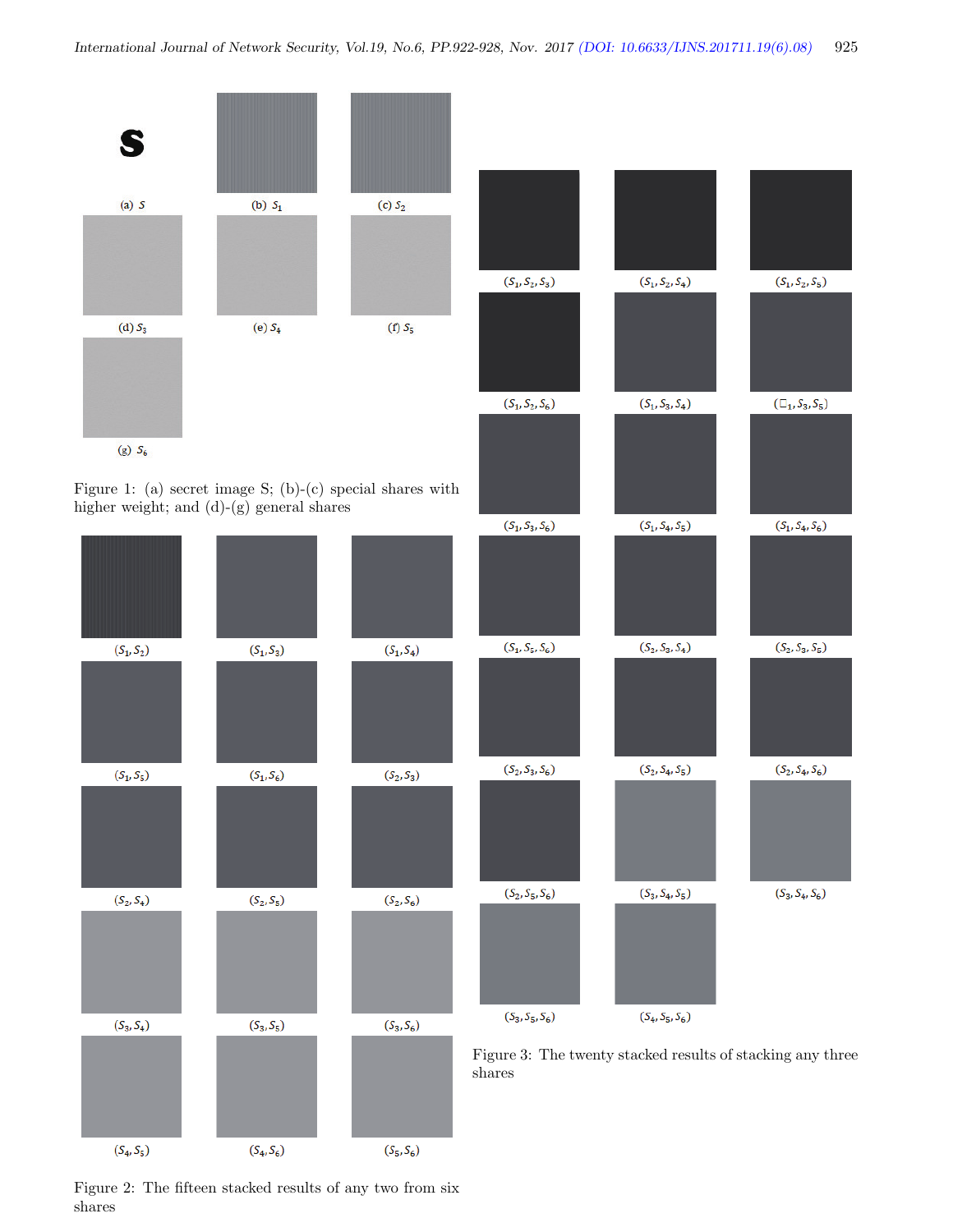

Figure 4: (a)-(f) the stacked results including two specific shares and two general ones; (g)-(o) the stacked noise-like results

Table 4: The contrast values in the experimental results

| Stacked results                  | Contrast  |
|----------------------------------|-----------|
| $(S_1, S_2, S_3, S_4)$           | 0.0553059 |
| $(S_1, S_2, S_3, S_5)$           | 0.0552645 |
| $(S_1, S_2, S_3, S_6)$           | 0.0553177 |
| $(S_1, S_2, S_4, S_5)$           | 0.055266  |
| $(S_1, S_2, S_4, S_6)$           | 0.0553192 |
| $(S_1, S_2, S_5, S_6)$           | 0.0552778 |
| $(S_1, S_2, S_3, S_4, S_5)$      | 0.117063  |
| $(S_1, S_2, S_3, S_4, S_6)$      | 0.117122  |
| $(S_1, S_2, S_3, S_5, S_6)$      | 0.117076  |
| $(S_1, S_2, S_4, S_5, S_6)$      | 0.117078  |
| $(S_1, S_2, S_3, S_4, S_5, S_6)$ | 0.186576  |



(g)  $(S_1, S_2, S_3, S_4, S_5, S_6)$ 

Figure 5: (a)-(d) the stacked results including two specific shares and three general ones; (e)-(f) the stacked noiselike results; and (g) the one by stacking all shares

- 2) Visual quality: The disclosed secret can be clearly recognized in the experiments. Furthermore, the contrast is defined as  $\frac{H(V_1)-H(V_0)}{m}$ , where m is the pixel expansion rate,  $H(V_0)$  and  $H(V_1)$  are the Hamming weights of all white and all black area in the disclosed image corresponding to the white and black areas in the original image. Table 4 demonstrates the contrast values of all the cases in which the secret can be disclosed in the experimental results.
- 3) Progressive: It is obvious by Table 4 that the secret in the proposed scheme can be progressively disclosed.
- 4) Security: Any information of the secret cannot be revealed without satisfying the access structure. Here, less than k shares or less than  $k_0$  specific shares cannot be stacked to reveal the secret.

Table 5 gives the comparison between the related works and the proposed.

## 6 Conclusions

In order to enable the practical end of assigning shares with the specific privilege, this paper proposes a new weighted VC scheme. Each participant in a different group with distinct privilege is delivered a share with specific weight. The disclosed secret is revealed only under the predefined policy of privilege. The experimental results demonstrate the proposed scheme works well.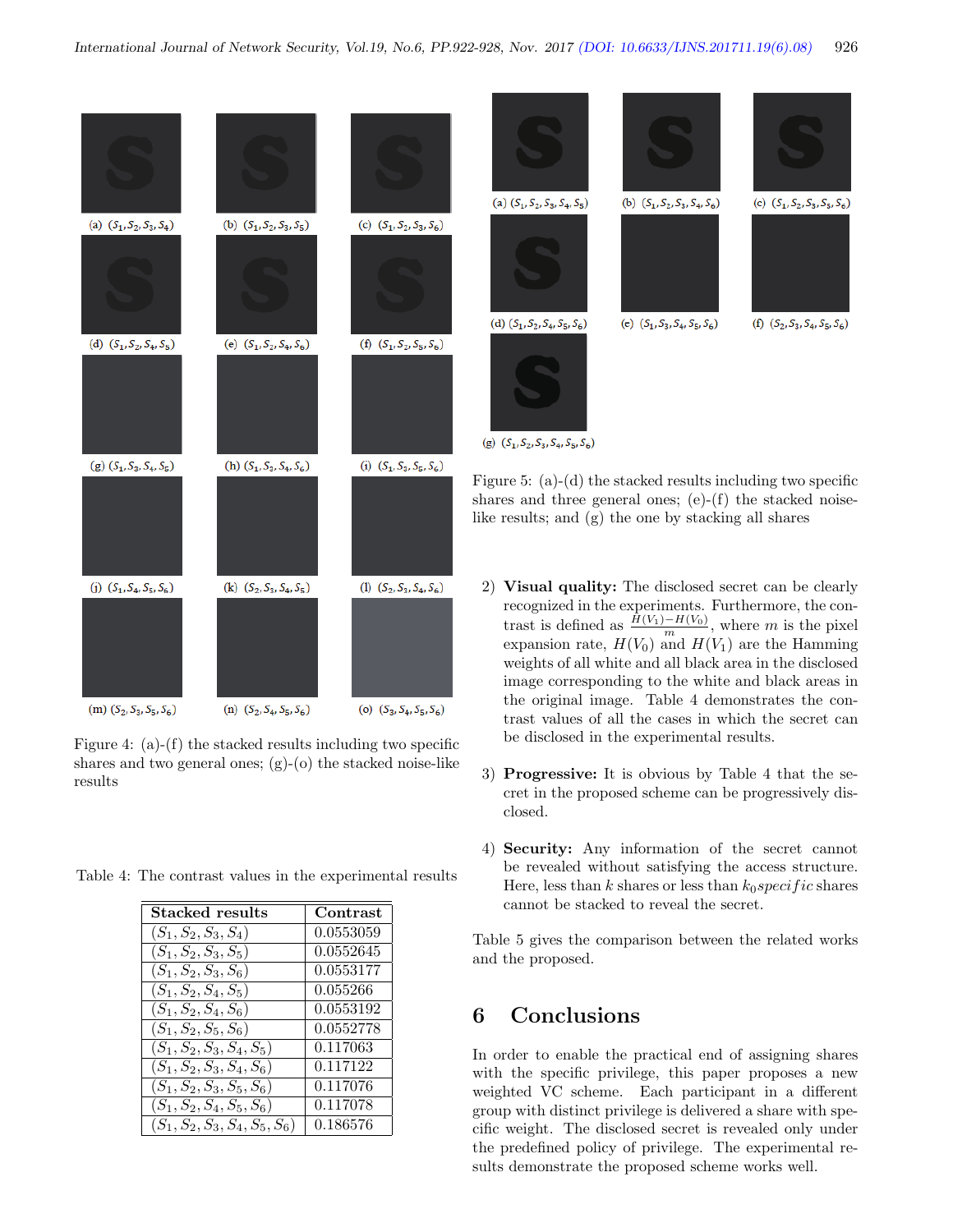| <b>Schemes</b>    | $\rm VC$ | $\mathbf{RG}$ | $PVC$ SIS | Pixel expansion | Visual quality  | Essential    |
|-------------------|----------|---------------|-----------|-----------------|-----------------|--------------|
| Chen et al. $[2]$ |          |               |           | N/A             | N/A             | No           |
| Lin et al. $[10]$ |          |               |           | N/A             | N/A             | No           |
| Shyu et al. [14]  |          |               |           | N/A             | N/A             | No           |
| Li et al. $[9]$   |          |               |           | N/A             | N/A             | Yes          |
| Yan et al. $[18]$ |          |               |           | No              | $_{\text{Low}}$ | Yes          |
| Hou et al. $[7]$  |          |               |           | No              | Low             | No           |
| The proposed      |          |               |           | Yes             | High            | $_{\rm Yes}$ |

Table 5: Comparisons of the weighted VSS schemes

## Acknowledgments

This research was partially supported by Ministry of Science and Technology, R.O.C., under contrast No. MOST 103-2221-E-415 -017.

### References

- [1] G. Ateniese, C. Blundo, A. De Santis and D. R. Stinson, "Visual cryptography for general access structures," Information and Computation, vol. 129, pp. 86–106, 1996.
- [2] C. C. Chen, C. C. Chen and Y. C. Lin, "Weighted modulated secret image sharing method," Journal of Electronic Imaging, vol. 18, pp. 043011-1–043011-6, Oct. 2009.
- [3] T. H. Chen, and K. H. Tsao, "User-friendly randomgrid-based visual secret sharing," IEEE Transactions on Circuits and Systems for Video Technology, vol. 21, pp. 1693–1703, 2011.
- [4] T. H. Chen, K. H. Tsao, and Y. T. Yang, "Friendly color visual secret sharing by random grids," Fundamenta Informaticae, vol. 96, pp.61–70, 2009.
- [5] W. P. Fang, and J. C. Lin, "Progressive viewing and sharing of sensitive images," Pattern Recognition and Image Analysis, vol. 16, pp.632–636, 2006.
- [6] J. B. Feng, H. C. Wu, C. S. Tsai, Y. F. Chang, and Y. P. Chu, "Visual secret sharing for multiple secrets," Pattern Recognition, vol. 41, pp. 3572–3581, 2008.
- [7] Y. C. Hou, Z. Y. Quan, and C. F. Tsai, "A privilegebased visual secret sharing model," Journal of Visual Communication and Image Representation, vol.33, pp. 358–367, 2015.
- [8] O. Kafri and E. Keren, "Encryption of pictures and shapes by random grids," Optics Letters, vol. 12, pp. 377–379, 1987.
- [9] P. Li, C. N. Yang, C. C. Wu, Q. Kong and Y. Ma, "Essential secret image sharing scheme with different importance of shadows," Journal of Visual Communication and Image Representation, vol. 24, no. 7, pp. 1106–1114, Oct. 2013.
- [10] S. J. Lin, L. S. T. Chen and J. C. Lin, "Fast-weighted secret image sharing," Optical Engineering, vol. 48, pp. 077008-1–077008-7, July 2009.
- [11] M. Naor and A. Shamir, "Visual cryptography," in Proceedings of Advances in Cryptography (Eurocrypt'94), Lecture Notes in Computer Science, vol. 950, pp. 1–12, 1995.
- [12] B. Schneier, Applied Cryptography, 2nd ed, 1996.
- [13] S. J. Shyu, and M. C. Chen, "Optimum pixel expansions for threshold visual secret sharing schemes," IEEE Transactions on Information Forensics and Security, vol. 6, pp. 960–969, 2011.
- [14] S. J. Shyu, C. C. Chuang, Y. R. Chen and A. F. Lai, "Weighted threshold secret image sharing," in Proceedings of The Third Pacific-Rim Symposium on Image and Video Technology, LNCS 5414, Springer, Jan. 2009.
- [15] C. C. Thien, and J. C. Lin, "Secret image sharing," Computers and Graphics, vol. 26, pp. 765–770, 2002.
- [16] G. Tuychiev, "The encryption algorithm GOST28147-89-PES16-2 and GOST28147-89- RFWKPES16-2," International Journal of Electronics and Information Engineering, vol. 6, no. 1, pp. 1–11, 2017.
- [17] X. Wu, and W. Sun, "Improving the visual quality of random grid-based visual secret sharing," Signal Processing, vol. 93, pp. 977–995, 2013.
- [18] X. Yan, S. Wang, X. Niu and C. N. Yang, "Essential visual cryptographic scheme with different importance of shares," in Proceedings of the  $21^{st}$  International Conference on Neural Information Processing, LNCS 8836, pp. 636–643, Springer, Nov. 2014.
- [19] C. N. Yang, "New visual secret sharing schemes using probabilistic method," Pattern Recognition Letters, vol. 25, pp. 481–494, 2004.

# Biography

I-Chun Weng received his M.S. in Department of Computer Science and Information Engineering from National Chiayi University in 2016. Her research interest is visual cryptography and information security.

Tzung-Her Chen was born in Tainan, Taiwan, Republic of China, in 1967. He received the B.S. degree in Department of Information & Computer Education from National Taiwan Normal University in 1991 and the M.S. degree in Department of Information Engineering from Feng